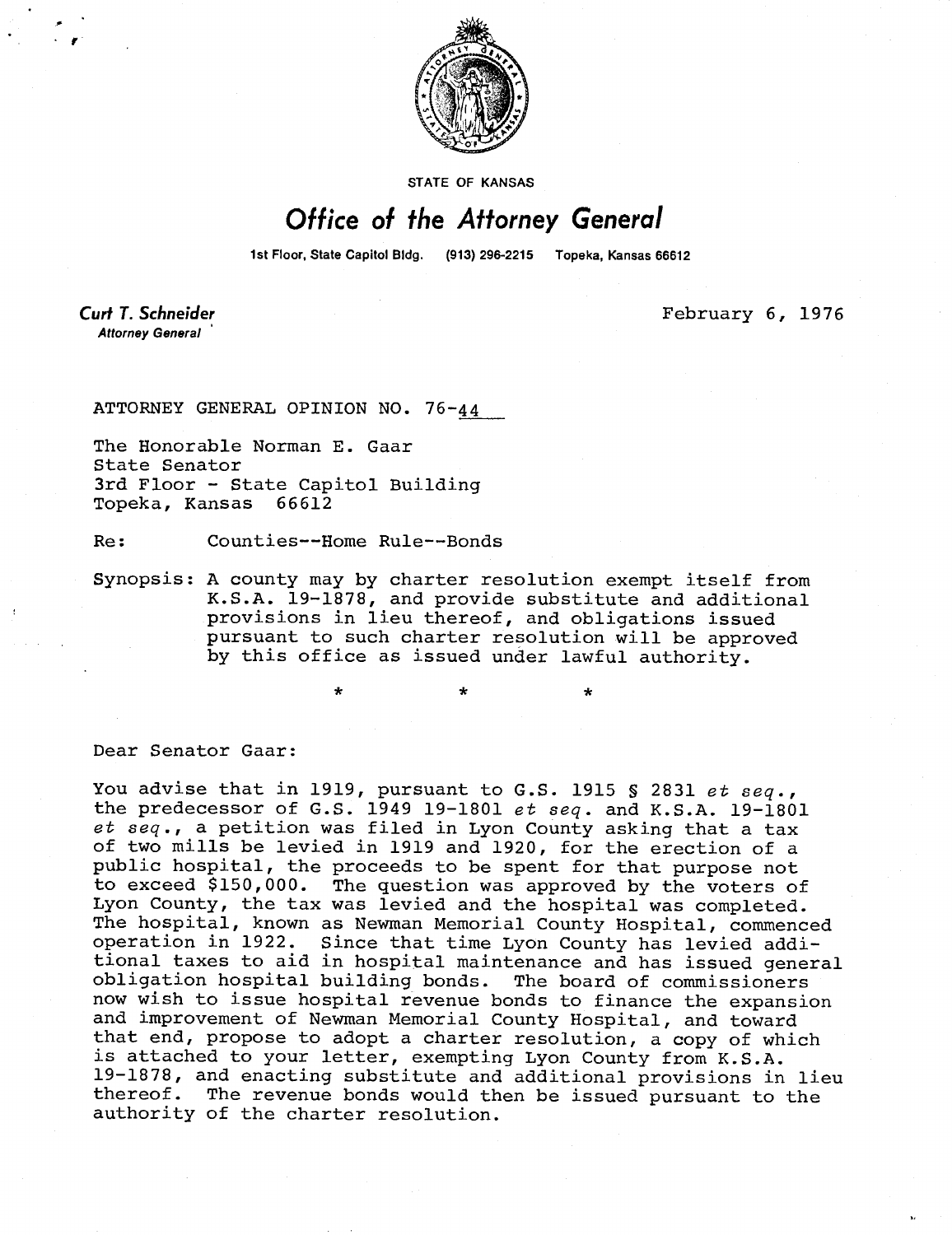The Honorable Norman E. Gaar Page Two February 6, 1976

You request my opinion whether the Lyon County Board of County Commissioners may exempt the county from K.S.A. 19-1878 by a charter resolution, enact substitute and additional provisions in lieu thereof, and upon the authority thereof, issue revenue bonds which this office would approve as being supported by lawful authority.

Under K.S.A. 19-1878,

"[w]henever a county hospital has been established in any county under the provisions of article 18 of chapter 19 of the General Statutes of 1949, and acts amendatory thereof and supplemental thereto, and bonds have been issued or a tax levy made by the county as authorized by the election establishing such hospital,"

the board of county commissioners shall, upon receiving a sufficient written certification from the board of trustees of the hospital so established, issue additional bonds or make an additional tax levy so as to raise the amount of money certified by the board of trustees. The section goes on to prescribe the holding of elections under certain circumstances, and to authorize the issuance of bonds and the levy of taxes.

Section 2 of the proposed charter resolution sets forth the provision which would be enacted pursuant to the local legislative authority of the county, in lieu of the present K.S.A. 19-1878. The first paragraph of the proposed resolution states thus:

> "The board of county commissioners of this county shall, upon receiving the written certification of the board of trustees of this county's hospital that proceeds from bonds previously issued or taxes levied, plus all other funds available are insufficient to acquire a site, or build and equip an addition to the present hospital, or remodel, improve or equip the present hospital, or build and equip a hospital of the size and capacity necessary to supply the needs of this county and stating the amount needed for such purpose, issue bonds of this county or make a tax levy, which tax, together with any other tax levied pursuant to this Charter Resolution, shall not exceed two (2) mills on the dollar for any one year, and which tax shall be in addition to all other levies authorized by law and shall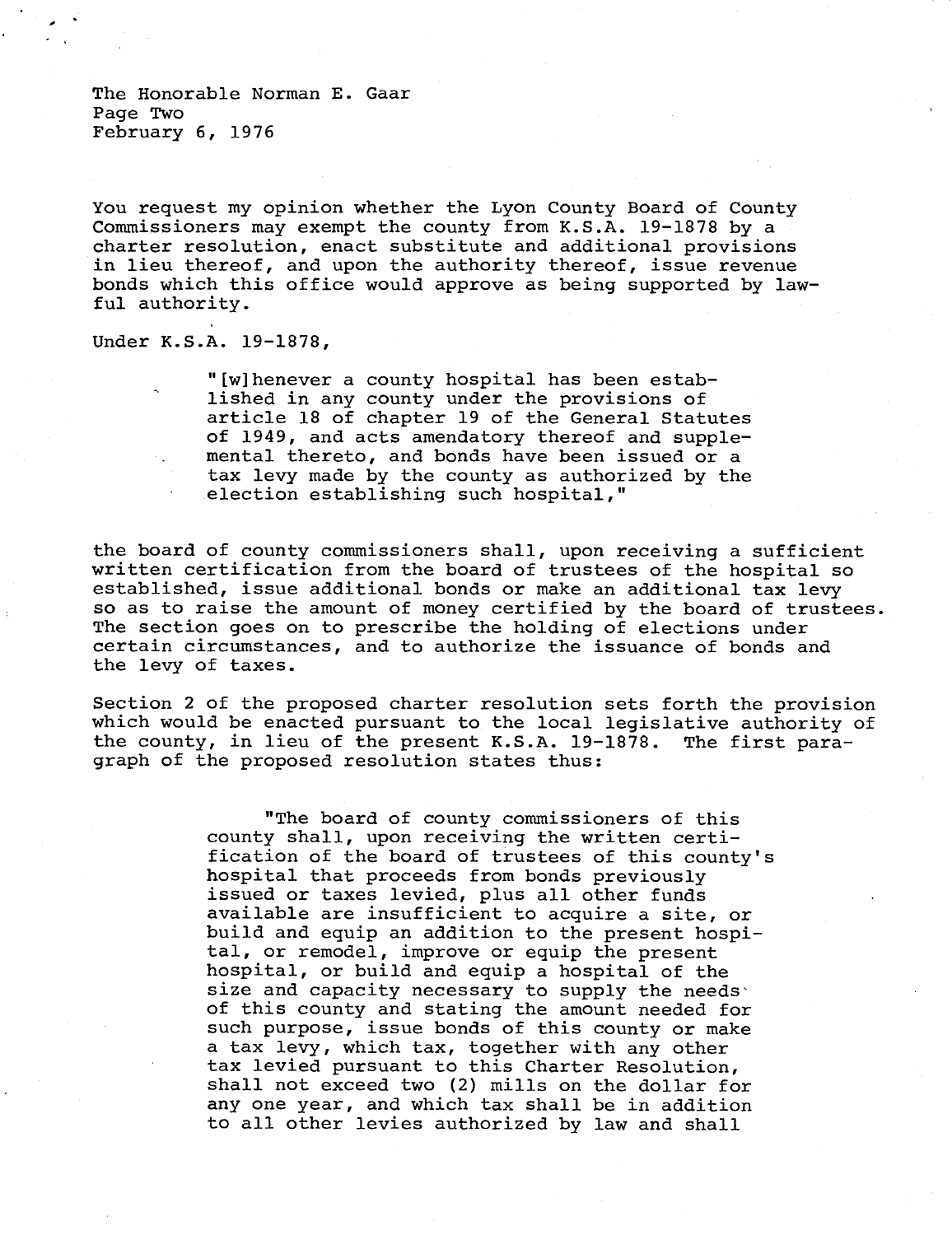The Honorable Norman E. Gaar Page Three February 6, 1976

> not be subject to the limitations prescribed by K.S.A. 1974 Supp. 79-1947 as amended by Chapter 162 of the 1975 Session Laws of Kansas and as further amended by Chapter 163 of the 1975 Session Laws of Kansas, or acts amendatory thereof or supplemental thereto, and which tax shall be levied each year until said amount certified shall be raised in the amount certified by the board of trustees, Provided, That before the issuance of any such bonds \*[if the aggregate principal amount of such bonds, together with the aggregate principal amount of all bonds previously issued pursuant to this Charter Resolution which remain outstanding,<br>exceeds dollars (\$ ) 1. sh exceeds dollars (\$ )], shall cause to be published once a week for three (3) consecutive weeks in any paper of general circulation within this county, a notice which shall contain such written certification of said board of trustees of such hospital and shall state that unless protests are received, signed by twenty-five percent (25%) of the legal electors of this county and filed with the county clerk of this county within sixty (60) days after the first publication of said notice, that the said county commissioners will issue the amount of bonds or levy taxes sufficient to raise the amount of money requested in said written certification.

\*Alternative to language in brackets: '(other than not more than dollars (\$  $\rightarrow$ aggregate principal amount of bonds issued on or prior to  $\frac{19}{19}$ , 19

 $V$  In net effect, the proposed charter resolution would exempt the county from the present provision, and provide independent legal authority in lieu thereof for the issuance of revenue bonds.

K.S.A. 19-101a sets forth the extent of and limitations upon the exercise of county home rule powers thus, in pertinent part:

> "(a) Counties are hereby empowered to transact all county business and perform such powers of local legislation and administration as they deem appropriate, subject only to the following limitations, restrictions, or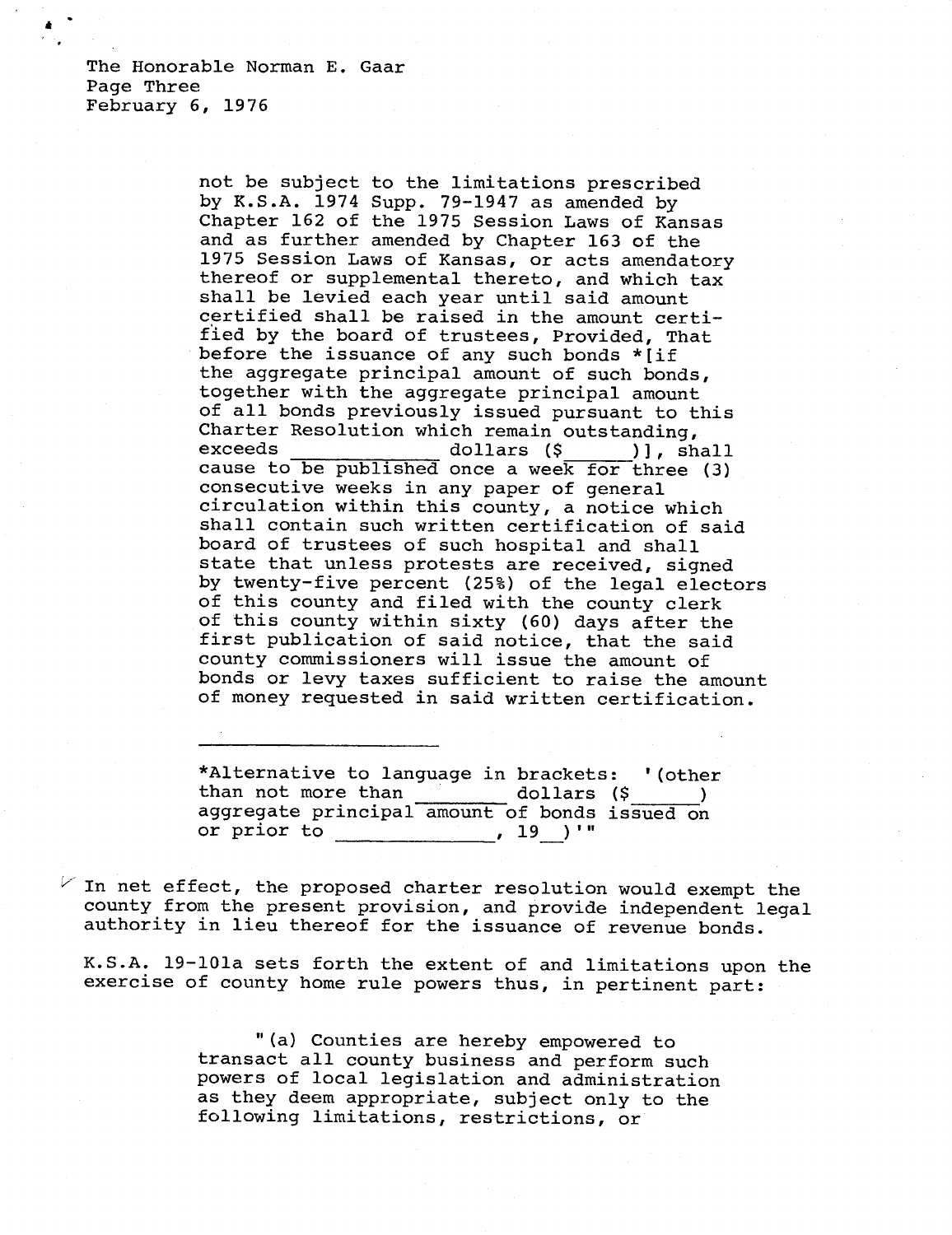prohibitions: First, counties shall be subject to all acts of the legislature which apply uniformly to all counties; . . . fourth, counties shall be subject to all acts of the legislature prescribing limits of indebtedness; . . . seventh, counties shall be subject to all acts of the legislature concerning elections, election commissioners and officers and their duties as such officers and the election of county officers. . . . "

The first limitation is that the counties are subject to all acts of the legislature which apply uniformly to all counties. K.S.A. 19-1878 does not apply uniformly to all counties. It applies only when a county has established a county hospital under article 18, ch. 19, K.S.A. Article 19, ch. 18, K.S.A. is a mass of special legislation. K.S.A. 19-1801 through -1815, e.g., were initially enacted in 1913. The initial provision now commences thus:

> "Any county having less than forty thousand (40,000) inhabitants except a county having a population of not less than five thousand (5,000) nor more than twelve thousand (12,000) which has within its boundaries a city of the third class in which is located a hospital the cost of the operation and maintenance of which is paid wholly or in part from funds raised by taxation and except a county having within its boundaries any territory of a hospital district operating and maintaining a hospital under the provisions of sections 80-21,101 to 80-21,122, inclusive, of the Kansas Statutes Annotated, or any amendments thereof, may establish a county hospital in the following manner . . . . "

K.S.A. 19-1878 refers to counties which have established a county hospital under other provisions of the article, which provisions in themselves are not uniformly applicable to all counties. I can but conclude that K.S.A. 19-1878 is not uniformly applicable to all counties. Moreover, K.S.A. 19-1878 does not prescribe any limitation upon indebtedness. Indeed, it specifically provides that "none of the debt limitations provided by law shall apply to bonds issued under this act, or shall proceed to levy taxes as provided herein." The proposed charter resolution contains a similar provision, that "none of the debt limitations provided by law shall apply to bonds issued under this Charter Resolution . . . . " Thus, the section does